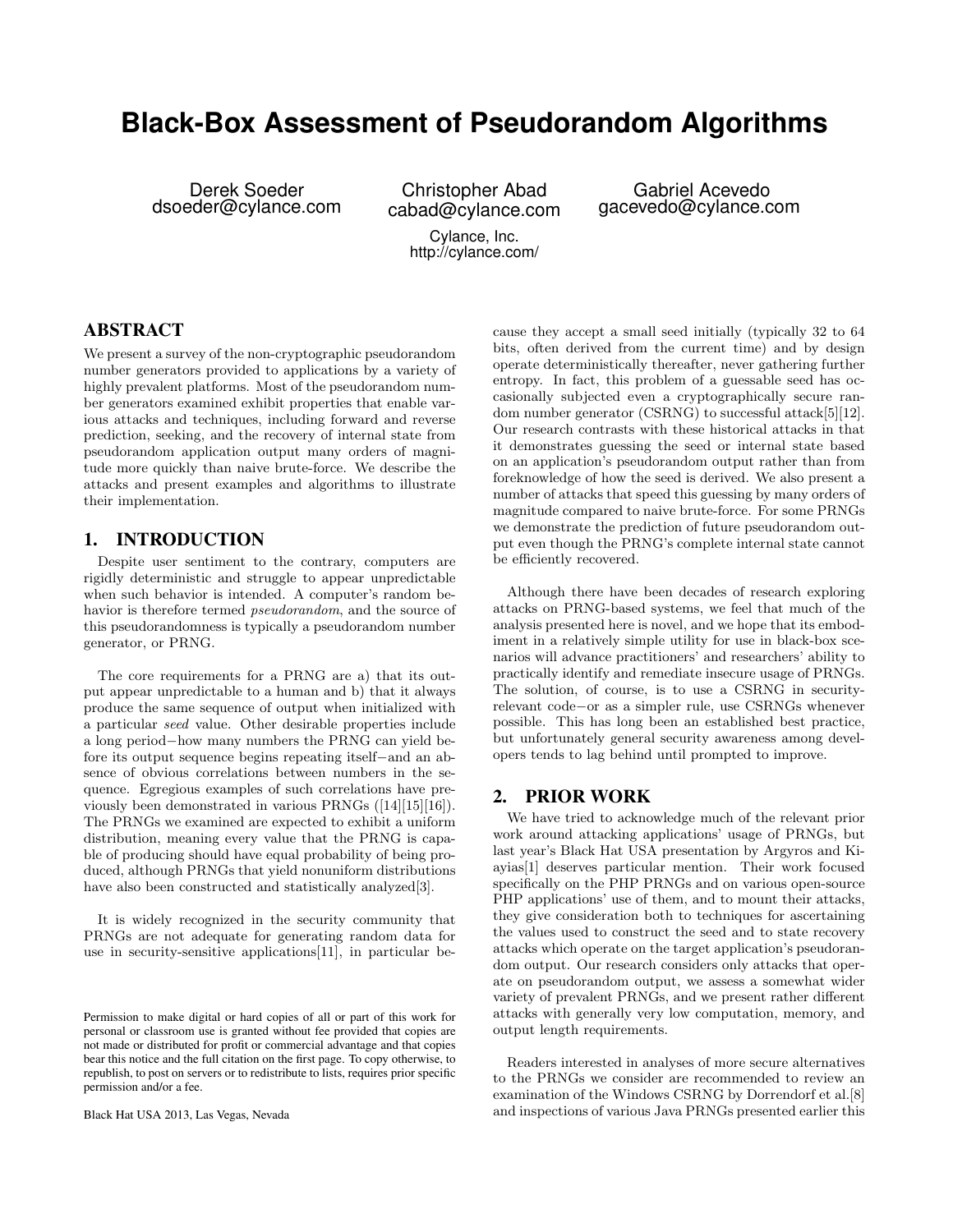year at RSA Conference USA by Meyer et al.[2].

# 3. HOW APPLICATIONS USE PRNGS

We consider a PRNG to be a simple algorithm for transforming a state stored internally by the PRNG into another state and for producing a pseudorandom number as its output. The state transformation is determinate, as is the process of computing the output from a state, and the state itself is a fixed size for a given PRNG. Computation of the output could take place before, during, or after the state transformation, although every PRNG we have reviewed computes its output after transforming its state.

The internal state of a PRNG is initialized, or seeded, from a seed typically derived from external values or supplied by the application. Every PRNG we studied accepts a seed effectively ranging from 31 bits to 64 bits in size. In many cases there is no distinction between seed and initial state; if the seed is the same size as the PRNG's internal state, it will typically be assigned with little or no modification. However in other cases, particularly when the state is larger than the seed, some algorithm is used to initialize the entire state from successive transformations of the seed.

In effect, the PRNG is a component of an application that only requires a seed as input for initialization in order to generate as many pseudorandom numbers as desired. The range of possible values that each output number can take varies among PRNGs, but they tend to be either 15 to 32-bit integers or floating-point numbers in the interval [0.0, 1.0).

Given such a pseudorandom number, the application then needs to process it into a form suitable for the application's intended use. For the cases in which we are most interested, the application wants to emit a sequence of symbols chosen pseudorandomly from a fairly small alphabet. To accomplish this, the application must derive a position in the alphabet from the output number. We will refer to this position as the ordinal value. Ordinal values are typically derived in one of two ways, which we describe below.

For conciseness, we define the term limit to mean the count of all possible ordinal values, and we assume throughout that the ordinal values are the set of distinct integers in the interval [0, limit). In summary, then, the application uses a PRNG to generate a pseudorandom number, reduces that number to an ordinal, and maps that ordinal to a symbol via an alphabet.

## 3.1 Modular or Take-from-Bottom

The simplest way for an application to process a potentially large integer into a comparatively small ordinal is to divide it by the limit and use the remainder as the ordinal. This approach is performed simply by using the modulo operator (typically represented as %), and therefore we refer to it as modular. Another way of thinking about the approach is that some least-significant portion of the pseudorandom number is being consumed and the rest discarded, so we preferentially use the more evocative term take-from-bottom.

One observation about this approach is that it can introduce detectable biases in a subrange of ordinal values. For example, consider an application using a PRNG that outputs numbers from 0 to 32767 in order to itself output a string of English alphabet letters represented internally by the 26 ordinal values 0 through 25. 32768 is not evenly divisible by 26−there is a remainder of eight (32768 % 26 = 8)−so the first eight letters are slightly favored over the others. Assuming a uniform distribution of PRNG outputs, each of the first eight letters occurs with probability 1261/32768 (3.848%), while each of the other eighteen occurs with probability  $1260/32768$  (3.845%). With enough output and favorable application behavior, it might be possible to detect such a bias with the purpose of identifying the PRNG and discerning something about the alphabet.

A potentially much more serious consequence of the takefrom-bottom approach is what we term a subgenerator attack; this and other implementation-dependent attacks are discussed in Section 4.

## 3.2 Multiplicative or Take-from-Top

Another common approach for converting pseudorandom numbers into ordinals is to multiply the limit by a pseudorandom numerator and divide by the integer just beyond the highest possible pseudorandom number. Put another way, the pseudorandom number is normalized to be a real number in the interval [0.0, 1.0)−a more traditional form preferred by many PRNGs−and it is then multiplied by the limit to yield the interval [0.0, limit). The mantissa is then discarded (the Floor function is applied), leaving an integer in the desired range of ordinal values. We refer to this approach as multiplicative, although we hope the reader will find it intuitive if we use the term take-from-top to emphasize that the most-significant portion of the pseudorandom number is consumed, and to contrast with the take-frombottom approach.

Like the take-from-bottom approach, take-from-top can also introduce biases, but spread over the range of ordinal values rather than clumped in the lowest values. These biases arise from the normalized pseudorandom numbers not conforming to a completely uniform distribution over [0.0, 1.0), because in practice, the normalized number is computed as a ratio of two integers of finite size. Continuing the example from Section 3.1, a pseudorandom number from 0 to 32767, when normalized through division by 32768 and then multiplied by 26, will yield ordinal values 0, 3, 6, 9, 13, 16, 19, and 22 each with probability 1261/32768, versus probability 1260/32768 for each of the others. Here, too, eight of the 26 ordinal values are favored, but a mostly different eight from those favored by the take-from-bottom approach.

## 4. PRNG ANALYSES

The following sections present analyses of a variety of PRNGs to elucidate properties that could be useful to an adversary when attacking an application's pseudorandom behaviors. These analyses are not intended to be exhaustive.

## 4.1 Microsoft Visual C Runtime (MSVCRT)

The MSVCRT C PRNG, embodied in the srand (initialization) and rand (pseudorandom number generation) functions of VC/crt/src/rand.c, is a simple linear congruential generator (LCG) which resembles the ANSI C suggested im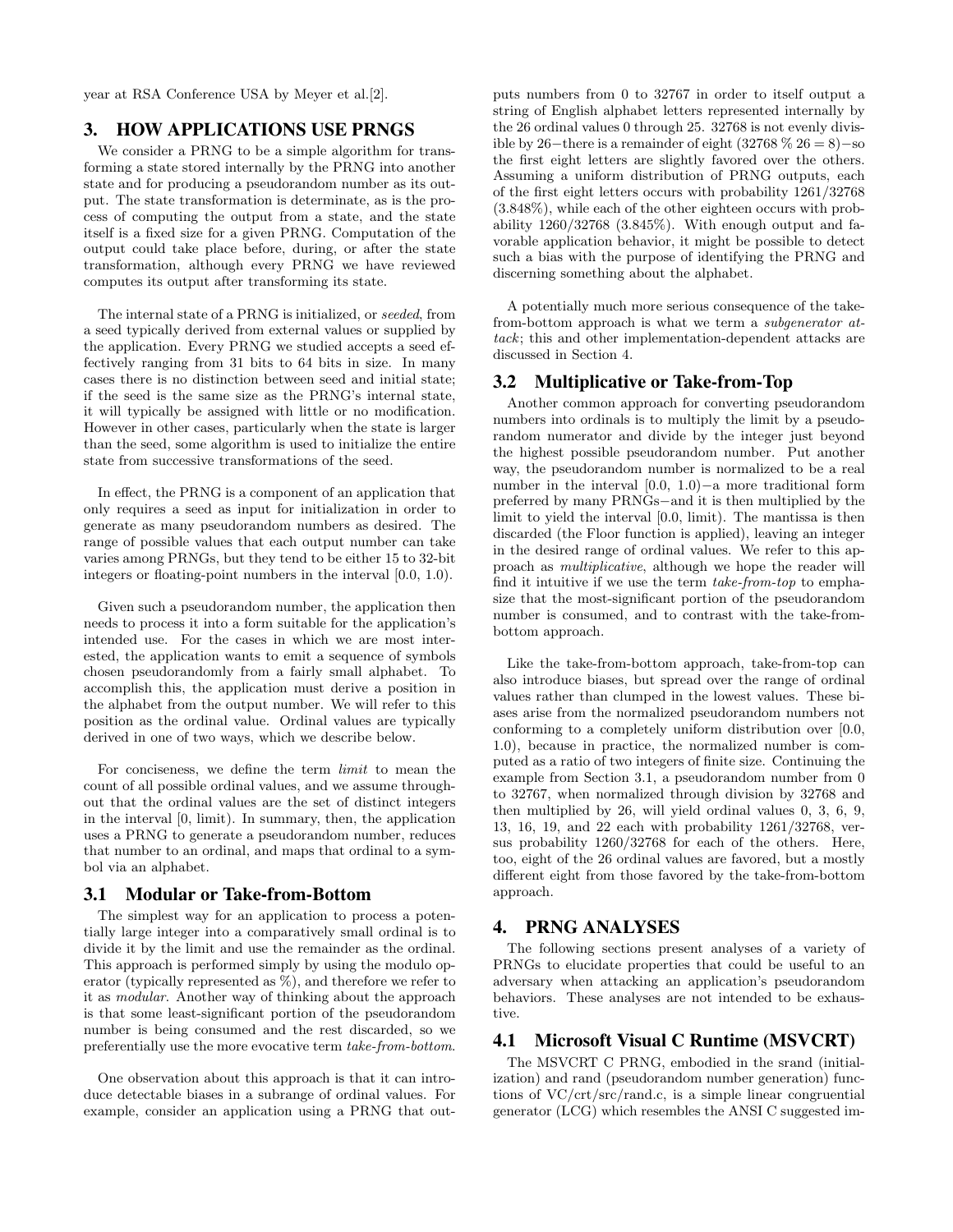plementation. The PRNG can be fully expressed as shown in Listing 1.

The constant 214013 is specified as the LCG's multiplier term, while 2531011 is its increment term. Due to 32-bit integer truncation, its modulus term is implicitly 4294967296  $(2^{32})$ . The constant 65536  $(2^{16})$  is what we call the *discard* divisor, not present in every LCG but commonly employed to exclude the least significant portion of the state from the output, while  $32768\ (2^{15})$  is what we refer to as the *output* modulus.

Listing 1: MSVCRT PRNG.

```
UInt32 State;
 3 void srand(UInt32 seed)
 \begin{array}{c} 4 \\ 5 \end{array} {
 \begin{bmatrix} 5 \\ 6 \end{bmatrix} State = seed;
       \mathcal{E}8 | Int16 rand()
              10 // 32−bit integer truncation may occur
11 State = (State * 214013) + 2531011;<br>12 return (State / 65536) % 32768:
              return (State / 65536) % 32768;
```
This PRNG has a 32-bit internal state, to which the seed is assigned exactly during initialization, and it outputs a nonnegative integer from 0 to 32767 inclusive. How this output is consumed is application-dependent: Perl normalizes the output to a real number in the interval [0.0, 1.0) by dividing by 32768, the take-from-top approach discussed in Section 3.2, but we believe it's more common for applications to apply a modulus in the manner of the take-from-bottom approach of Section 3.1.

One observation about this PRNG is that its modulus  $(2^{32})$  is divisible by the discard divisor times the output modulus  $(2^{16} \cdot 2^{15} = 2^{31})$ , and therefore it has an effective modulus of  $2147483648$   $(2^{31})$ . In other words, the mostsignificant bit of the state never affects the output. This halves the maximum number of states that need to be considered when attempting to guess which seed could have produced a given output sequence. Some of the attacks described in the following sections will reduce the number of candidate states many orders of magnitude further.

Note that we have not evaluated any of the  $C_{++}$  TR1 PRNGs implemented in VC/include/random.

#### *4.1.1 Biases*

The potential for bias mentioned in Sections 3.1 and 3.2 applies particularly well to the MSVCRT PRNG due to its small output modulus of 32768. (The reader might notice we used that very output modulus in the examples.)

If an attacker is able to collect a large amount of pseudorandom output (typically at least tens of thousands of ordinals), and if the limit is not a power of two, then a noticeable bias should eventually emerge. How quickly the bias becomes pronounced, the number of ordinal values exhibiting bias, and the distribution of those biased values should provide clues as to the PRNG's output modulus, the count of ordinal values and their mapping to symbols (especially if multiple ordinal values map to the same symbol), and whether the application employs a take-from-bottom or take-from-top approach.

#### *4.1.2 Subgenerator Attack*

Because of the MSVCRT PRNG's choice of parameters, it is potentially susceptible to what we term a subgenerator attack when consumed using the take-from-bottom approach. A subgenerator is like a PRNG within a PRNG: the subgenerator's modulus (the submodulus), which defines the size of its internal state, is a factor of the full PRNG's modulus, and therefore the subgenerator's period is a fraction of the full PRNG's period.

The subgenerator phenomenon occurs when (discard divisor  $\cdot$  output modulus) divides the modulus and GCD(limit, modulus / (discard divisor  $\cdot$  output modulus))  $> 1$ . In these cases, the submodulus is the product of the GCD times (discard divisor  $\cdot$  output modulus). The higher portion of the full PRNG's state has no effect on the output of the subgenerator, which is a sequence of pseudorandom numbers in the interval [0, GCD). Therefore, the subgenerator's initial state can be brute-forced to "fix" the least-significant portion of the full PRNG's initial state, and then the most-significant portion can be brute-forced separately.

Consider again the example of an application emitting a string of pseudorandom letters using the take-from-bottom approach with the MSVCRT PRNG. Since the limit 26 is divisible by two, the least-significant bit of each letter's ordinal value (assuming a standard A-through-Z alphabet) can be considered as though it was generated by a similar PRNG with a modulus of two times the discard divisor−that is, 131072  $(2^{17})$ . This means that only 131072 seeds need to be tested in order to determine which seeds if any produce the observed sequence of least-significant bits; for this step, all the more-significant bits of each ordinal can be ignored. For each matching subgenerator seed, the higher portion of the seed can then be brute-forced to determine which if any produces the observed letter sequence in full. This attack reduces the search space from  $2^{31}$  seeds to  $2^{17} + 2^{14}$  seeds, given output of a length sufficient to ensure that only one candidate subgenerator seed is found.

#### *4.1.3 Reversing*

If the PRNG's complete state is known, it can be easily reversed to the previous state by subtracting the increment and multiplying by the multiplier's inverse modulo the modulus. For the modulus 2147483648, the multiplicative inverse of the multiplier 214013 is 968044885.

As an example, if the PRNG's current state is 12345678, its next state is

 $((12345678 \cdot 214013) + 2531011)\%2147483648 = 733229785$ 

That state's previous state can be computed as

 $((733229785 - 2531011) \cdot 968044885) \% 2147483648 = 12345678$ 

Reversing an LCG-type PRNG's state was previously demonstrated by Kamkar[6].

#### *4.1.4 Seeking*

The PRNG's state can be efficiently advanced by an arbi-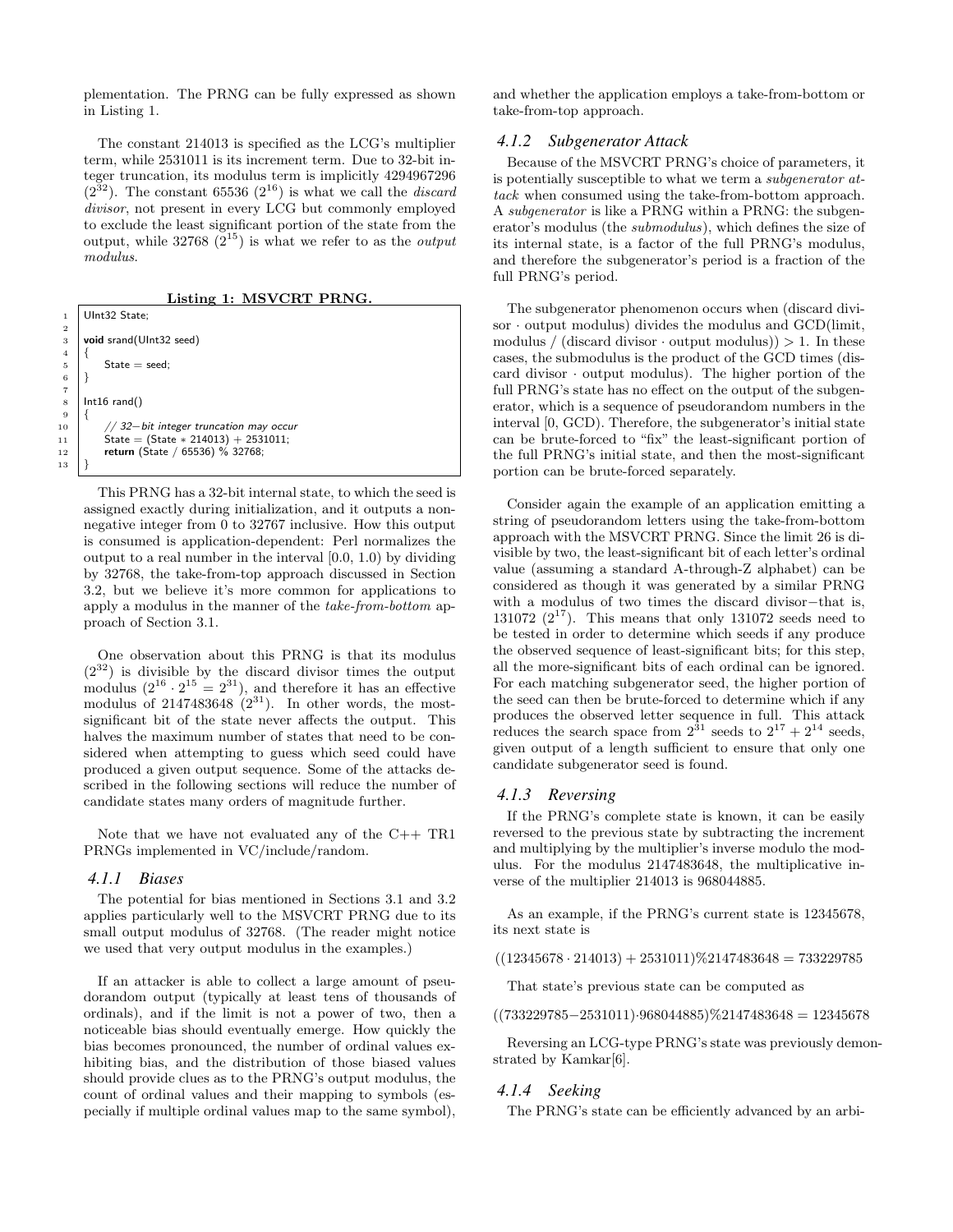trary number of states through computation of the following:

$$
state[n] = ((state[0] \cdot A^n) + (C \cdot (A^{n-1})/(A-1)))\%M
$$

Where n is the number of states by which to advance, state[0] is an arbitrary state to which the seek is relative, A is the LCG's multiplier constant, C is the LCG's increment constant, and M is the LCG's modulus constant. This equation appears as Formula 3.2.1-6 in Knuth's Seminumerical Algorithms<sup>[7]</sup>. Our implementation uses exponentiation by squaring and computes the right term modulo  $(M \cdot (A - 1))$ prior to dividing by (A - 1). This extends L'Ecuyer's "jumping ahead" technique[9] from multiplicative LCGs to LCGs with a nonzero increment.

To seek backwards using the same function, supply the multiplicative inverse  $(A^{-1})$  for the A parameter, and supply the additive inverse times the multiplicative inverse  $(-C \cdot$  $A^{-1}$ ) for the C parameter.

#### *4.1.5 Partial State Fixation*

Each piece of an application's pseudorandom output reveals a portion of its PRNG's internal state as it was at the time the output was generated. Typically the amount of information divulged is small compared to the entirety of the internal state, and the arithmetic performed on the much greater unknown portion obscures the past and future states. However, given one ordinal we can again "fix" a portion of the state and thereby divide the number of possibilities by the limit, as the fixed portion is known to take one specific ordinal from the set of all values. Unlike the subgenerator attack of Section 4.1.2, this attack applies to an LCG-type PRNG without regard to its choice of parameters or the limit being used to process pseudorandom numbers into ordinals.

For example, suppose again that an application outputs a string of pseudorandom A-through-Z letters using straightforward ordinal values. For the string "TQKBKKUDW-EVTJYAB" the first ordinal (of 'T') is 19, and so we know that after the PRNG generated that value, its state was such that either (state / 65536)  $\%$  26 = 19 (for take-frombottom) or  $((state/65536) \cdot 26)/32768 = 19$  (for take-fromtop). Armed with this knowledge, we can then brute-force the state that produces the suffix "QKBKKUDWEVTJYAB" while skipping approximately 25/26 (96%) of the possibilities. Once we find the right state, we can then reverse using the technique of Section 4.1.3 to compute the state that begets the full string. The code shown in Listing 2 illustrates a take-from-bottom implementation of the attack.

|  |  | Listing 2: MSVCRT take-from-bottom. |  |
|--|--|-------------------------------------|--|
|  |  |                                     |  |

1 **for** (top = 19; top < (2147483648 / 65536); top  $+= 26$ ) 2 **for** (bottom = 0; bottom < 65536; bottom++) 3 { 4 seed =  $(top * 65536) + bottom;$  $5$  if (string\_from\_seed(seed) == "QKBKKUDWEVTJYAB") 6 {  $7 \mid$  seed = ((seed - 2531011) \* 968044885) % 2147483648; 8 **b** found\_seed(seed); 9 } 10 }

The attack could be implemented for a take-from-top application as shown in Listing 3.





When the subgenerator attack applies, it can be combined with this partial state fixation attack to further accelerate PRNG state recovery.

#### *4.1.6 Improved Partial State Fixation*

There is an improvement we can make to the partial state fixation attack that divides the reduced search space by the limit again, but only in a take-from-top application. Because the multiplier is only a fraction of the modulus, incrementing a given candidate state by one−which has the effect of adding the multiplier into the next state−usually does not influence the next state enough to produce an ordinal different from what is produced from the unincremented candidate state. More specifically, each block of approximately (M / A / limit) sequential candidate states will cause the same ordinal to be output. For modulus 2147483648, multiplier 214013, and a limit of 26, this means that we can add as much as 385 or 386 to skip a block of candidate states that does not yield the correct next ordinal. Each time we reach a desirable block, we test its candidate states serially, after which we can skip the next (limit - 1) blocks.

This technique usually cannot be extended to an ordinal beyond the second, because typical choices of LCG parameters specify a multiplier large enough that its powers are not small fractions of the modulus. As a result, for further distances into the output the aforementioned blocks become unitary or generally too small and too scattered to enable recursive application of the attack.

#### 4.2 Java

3

The Java PRNG implemented in the java.util.Random class is essentially an LCG but with a few idiosyncrasies. It can be expressed as shown in Listing 4.

Java's LCG uses a multiplier of 0x5DEECE66D (the hexadecimal representation of 25214903917), an increment of  $0xB$  (11), and a modulus of  $0x10000000000000$  (2<sup>48</sup>). The Next() method, which returns an unconstrained pseudorandom integer, applies a discard divisor of 0x10000 (65536 or  $2^{16}$ ) and an implicit output modulus of  $2^{32}$ . Because this method can return negative integers, we feel that programmers are more likely to use the variant depicted as Next(Int32), which accepts an argument expressing the exclusive upper bound for the desired range of pseudorandom integers−what we have referred to more succinctly as the limit. In this way, the Java PRNG spares the programmer the decision of whether to transform the raw pseudorandom numbers via take-from-bottom or take-from-top; in fact, the Next(Int32) method uses both.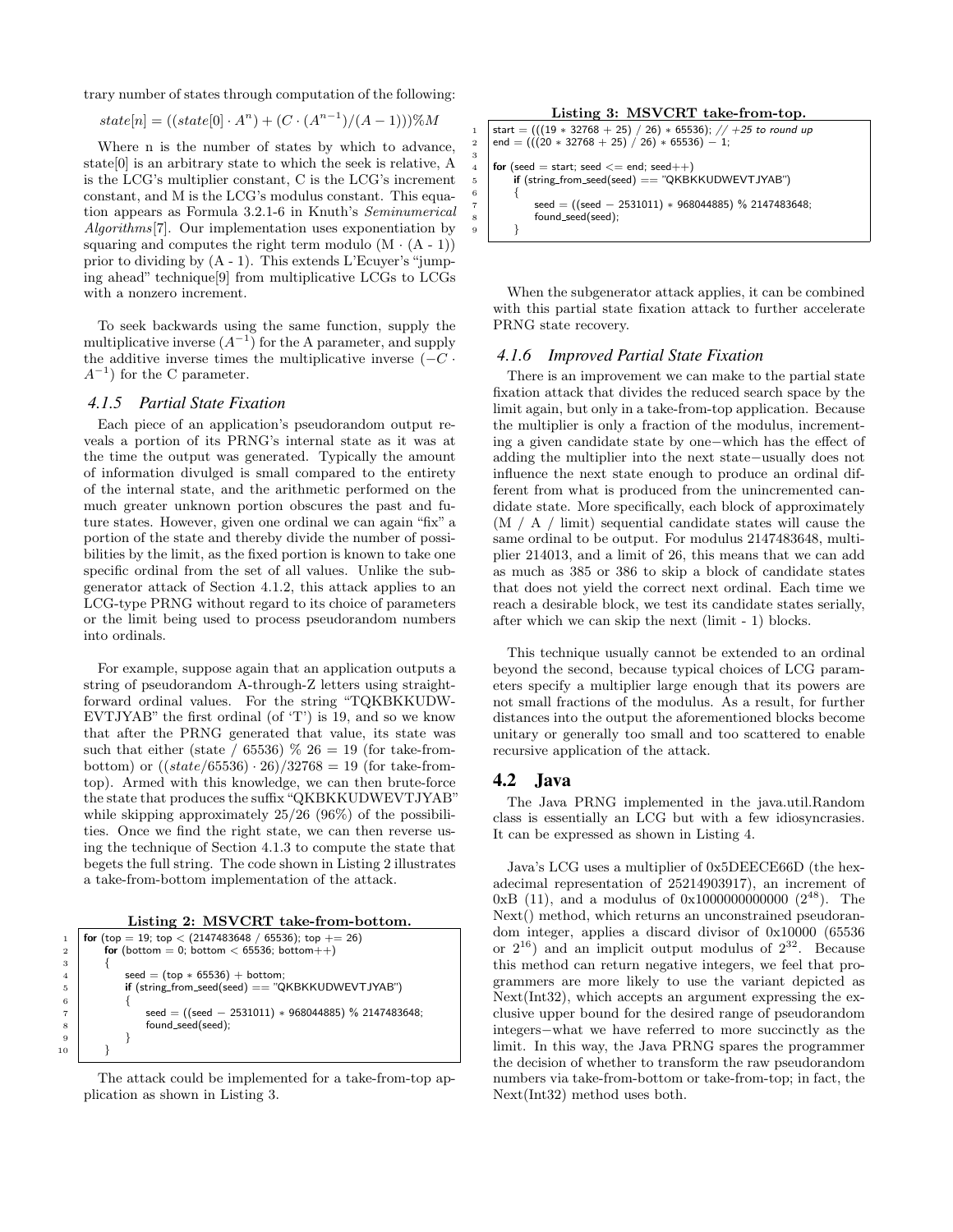```
Listing 4: Java PRNG.
     class Random
3 UInt64 State;
5 void Seed(UInt64 seed)
 \begin{array}{c|c} 6 & \phantom{0}6 \\ \hline 7 & \phantom{0}1 \end{array}State = (seed ^ 0x5DEECE66D) % 0x100000000000;8 }
10 | Int32 Next()
11 \mid \{12 State = ((State * 0x5DEECE66D) + 0xB) % 0x1000000000000;<br>13 return (Int32)(State / 0x10000);
        return (Int32)(State / 0x10000);
16 | Int32 Next(Int32 limit)
18 State = ((State * 0x5DEECE66D) + 0xB) % 0x1000000000000;
19 \vert Int32 randint = (State / 0x20000);
21 if (limit is a power of 2)
22 return ((Int64)randint * limit) / 0x80000000;
24 // reject 'randint' in top non−multiple of 'limit' to avoid bias
25 while (randint >= 0x80000000 / limit ∗ limit)
27 State = ((State * 0x5DEECE66D) + 0xB) %
                     0x1000000000000;
28 randint = (State / 0x20000);
31 return (randint % limit):
32 | }
```
For a power-of-two limit, the most-significant bits are used in a take-from-top approach, ostensibly because it is known[9] that the less-significant bits have a shorter period given a power-of-two modulus. For other limits, a take-from-bottom approach is used with a discard divisor of  $0x20000 (2^{17})$ , although numbers drawn from the highest portion of the 48 bit number space are skipped to avoid introducing even tiny biases into the PRNG's output.

#### *4.2.1 Subgenerator Attack*

The subgenerator attack of Section 4.1.2 applies to the Java PRNG in cases where the chosen limit is a multiple of two but not a power of two. Given sufficient output and a limit which shares a greatest common divisor of two with the modulus, the subgenerator attack should reduce the search space from  $2^{48}$  to  $2^{18} + 2^{30}$ .

### *4.2.2 Reversing*

The Java PRNG's multiplier and modulus are coprime, so the multiplier has a multiplicative inverse, namely 0xDFE05BCB1365 (246154705703781), which can be used to reverse to the previous PRNG state. However, because the Random.Next(Int32) method in its take-from-bottom mode skips states that would bias the output, a reversing implementation must similarly skip any such states it encounters in order to accurately recover past output.

#### *4.2.3 Seeking*

The seeking technique of Section 4.1.4 also applies to the Java PRNG, although as noted above, certain biasing states may need to be accounted for manually, which complicates long-distance seeks.

#### *4.2.4 Partial State Fixation*

The partial state fixation attack of Section 4.1.5 is equally applicable to all modes of use of the Java PRNG, with the caveat that the recovered intermediate state must be reversible as described in Section 4.2.2.

#### *4.2.5 Improved Partial State Fixation*

The partial state fixation attack improvement described in Section 4.1.6 can be applied to the Java PRNG when the limit is a power of two, because such a limit engages the take-from-top logic which is a prerequisite of the improved attack.

#### *4.2.6 Timing*

The special logic in the Java PRNG's take-from-bottom code path, meant to avoid biasing the PRNG's distribution very slightly in favor of the lowest values, consequently causes pseudorandom number generation to take slightly longer when a biasing state is encountered. If the timing difference were observed after generation of a single pseudorandom value, it would reveal that the skipped state was in the interval  $[ (2^{48} - (2^{31} \% limit) \cdot 2^{17}), 2^{48})$ . We don't expect the timing difference to be detectable in realistic Internetborne attack scenarios, especially when considering that applications typically emit pseudorandom output in chunks. In general, the subgenerator attack (when the limit is even) and the partial state fixation attack are far more useful in those cases where the limit is not a power of two.

### 4.3 BSD libc

 $1.0 \times 2.5$ 

9  $10$  $\frac{11}{12}$ 

15 }

The modern BSD libc PRNG, which is also used on Mac OS X, is a simple multiplicative LCG with a multiplier of 16807 ( $7^5$ ), a modulus of 2147483647 ( $2^{31}$  - 1), and an increment of zero, which is the distinguishing characteristic of a multiplicative LCG. It can be expressed in code as shown in Listing 5.

Listing 5: BSD libc PRNG.

|                | UInt32 State;                                                   |
|----------------|-----------------------------------------------------------------|
| $\overline{2}$ |                                                                 |
| 3              | void srand(UInt32 seed)                                         |
|                |                                                                 |
| 5              | if (seed $== 0$ ) // don't allow an initial state of zero,      |
| 6              | State = 123459876; $//$ or else every future state will be zero |
|                | else $State = seed$ ;                                           |
| 8              |                                                                 |
| 9              |                                                                 |
| 10             | $Int32$ rand()                                                  |
| 11             |                                                                 |
| $12\,$         | // avoid 32-bit truncation, as that conflicts with modulus      |
| 13             | State = $((UInt64)State * 16807)$ % 2147483647;                 |
| 14             | return State:                                                   |
| 15             |                                                                 |
|                |                                                                 |

Due to the choice of parameters, this PRNG exhibits the maximum period of 2147483646 when the seed is nonzero (A seed of zero will cause it, like all multiplicative LCGs, to remain at the zero state forever). Because the modulus is prime, no subgenerator attack is possible.

There also exists an older BSD libc PRNG based on an ANSI C rand() recommendation, an LCG with multiplier 1103515245, increment 12345, modulus 2147483648 (2<sup>31</sup>) no discard divisor, and an output modulus of 32768  $(2^{15})$ . Analysis of this PRNG is left as an exercise for the reader.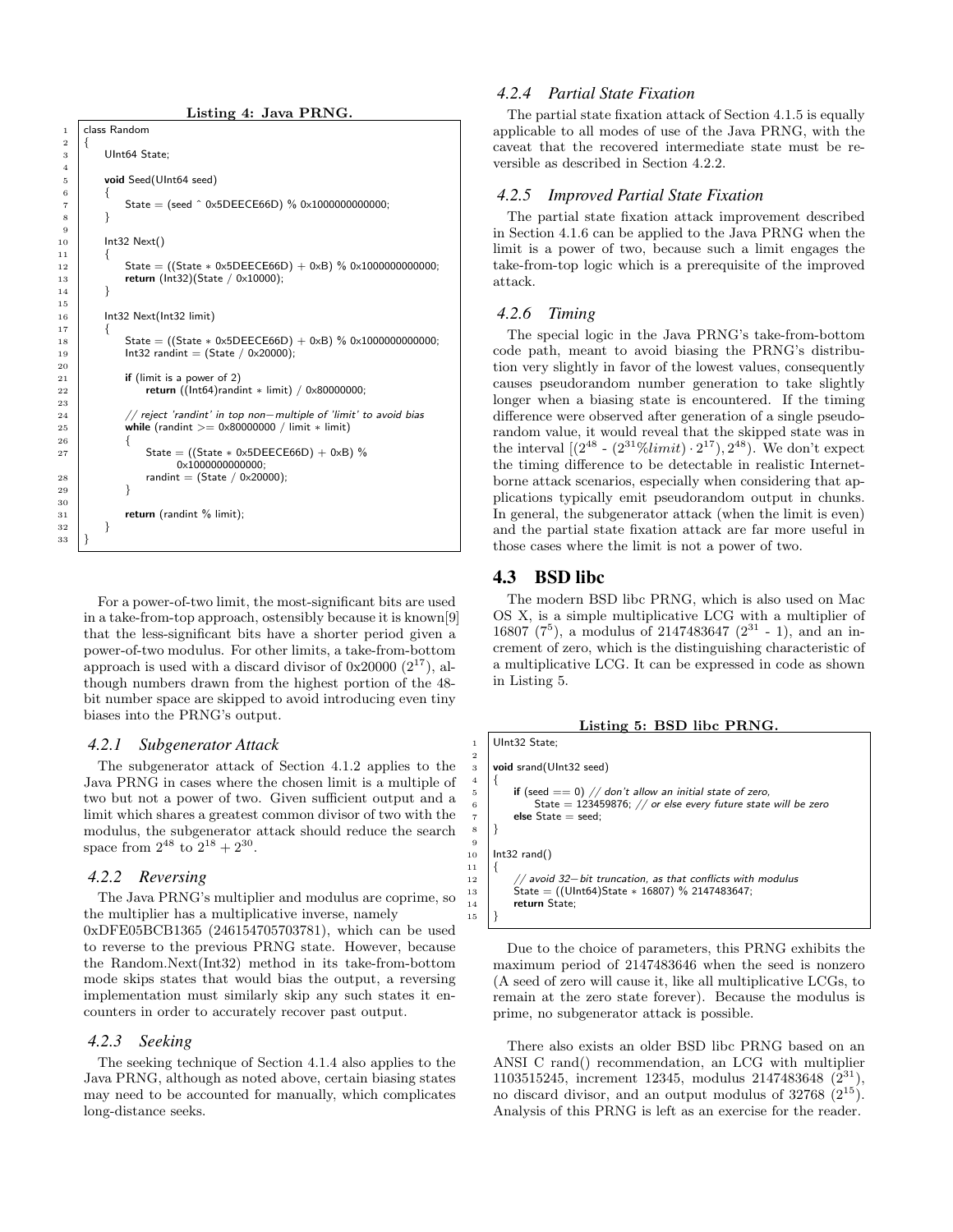### *4.3.1 Biases*

Because the modulus 2147483647 is prime, the PRNG's distribution is slightly biased for most choices of limit less than the modulus, and a further extremely minor bias is introduced due to the PRNG's inability to output zero. These biases actually cancel out when the limit divides 2147483646 (i.e., when 2147483647  $\%$  limit = 1), which for reference factorizes as follows:

$$
2147483646=2\cdot 3\cdot 3\cdot 7\cdot 11\cdot 31\cdot 151\cdot 331
$$

For any other limit,  $(2147483647 \% \text{ limit})$  - 1 ordinal values occur with probability Ceiling(2147483647 / limit) / 2147483647, while all other ordinal values occur with probability Floor(2147483647 / limit) / 2147483647. The amount of application output required to detect such a bias is clearly prohibitive.

#### *4.3.2 Reversing*

The BSD libc's PRNG can be reversed using a multiplicative inverse of 1407677000. Its additive inverse, like its increment, is zero.

#### *4.3.3 Seeking*

2

 $\overline{4}$ 

8 }

Seeking a multiplicative LCG is even simpler than seeking an LCG with a nonzero increment, as only modular exponentiation is involved. Compute the n'th state relative to some current state as follows:

$$
state[n] = (state[0] \cdot A^n) \% M
$$

#### *4.3.4 Partial State Fixation*

The partial state fixation attack described previously applies to the BSD libc PRNG.

#### *4.3.5 Improved Partial State Fixation*

The improved partial state fixation attack is also effective against the BSD libc PRNG, if the PRNG is being used in a take-from-top application.

## 4.4 Microsoft VBScript and ASP

Microsoft's VBScript processor (which executes Active Server Pages) implements the VisualBASIC Rnd function as an LCG with a multiplier of 0x00FD43FD (the hexadecimal representation of 16598013 or -179203), an increment of 0x00C39EC3 (12820163 or -3957053), and a 24-bit state, meaning an effective modulus of 0x01000000 (16777216 or  $2^{24}$ ) – and therefore a period of 16777216 as well. The PRNG can be represented in code as shown in Listing 6.

#### Listing 6: Microsoft VBScript and ASP PRNG.

|                | Ulnt32 State;                                                     |
|----------------|-------------------------------------------------------------------|
| $\overline{2}$ |                                                                   |
| 3              | Double Rnd()                                                      |
| 4              |                                                                   |
| 5              | $//$ 32-bit integer truncation may occur                          |
| 6              | State = ((State $*$ 0x00FD43FD) + 0x00C39EC3) % 0x01000000;       |
| $\overline{7}$ | return (Double)State $* 0.000000059604645$ ; // roughly $1/2**24$ |
| 8              |                                                                   |
|                |                                                                   |

Multiplying by 0.000000059604645 is almost the same as dividing by the modulus, but it is different enough that attempting the latter as a shortcut will occasionally produce incorrect output.

Because the PRNG is designed to always return a normalized real number, it can be assumed to operate in the take-from-top mode only, which precludes a subgenerator attack but enables the partial state fixation attack on what is in any case a small seed space.

#### *4.4.1 Biases*

The smaller output size of the VBScript PRNG means it exhibits more pronounced biases for non-power-of-two limits, although these biases are still relatively small. For example, given a limit of 26, fourteen  $(16777216 \% 26 = 14)$ of the possible ordinal values will appear with probability 645278/16777216 (3.846157%), while the other twelve will appear with probability 645277/16777216 (3.846151%).

#### *4.4.2 Reversing*

Given the full state of the PRNG, it can be reversed in the typical manner for mixed LCGs described in Section 4.1.3, using a multiplicative inverse of 0x00093155 (602453 or -16174763 in decimal).

#### *4.4.3 Seeking*

Seeking to an arbitrary future or past state can be accomplished as described in Section 4.1.4.

#### *4.4.4 Partial State Fixation*

The VBScript PRNG is susceptible to the partial state fixation attack.

The improved partial state fixation attack does not significantly apply to the VBScript PRNG due to the large size of the multiplier relative to the modulus. The expression (M / A / limit) of Section 4.1.6 evaluates to zero for any meaningful choice of limit, meaning there are not large blocks of consecutive states that can be skipped.

## 4.5 Microsoft SQL Server and PHP

Both Microsoft SQL Server's RAND and PHP's session ID generation code use a PRNG that combines the output of two multiplicative LCGs. The first LCG has multiplier 40014 and modulus 2147483563, while the second has multiplier 40692 and modulus 2147483399; both moduli are prime. Effectively, the PRNG has an approximately 62-bit internal state comprising the internal states of both LCGs, and its period should be the product of the two LCGs' moduli, each reduced by one.

Internally, the PRNG computes the first LCG's output minus the second LCG's output, wraps the difference to 2147483562 or less if nonpositive (not the same as modulo 2147483563), and then multiplies the result by 4.656613e-10 (equivalently, divides by 2147483589.46728, which is somewhat greater than the upper bound) to produce pseudorandom floating-point numbers in the approximate interval (0.0, 0.9999999872]. The code in Listing 7 illustrates the algorithm.

#### *4.5.1 Biases*

The difference between 1.0 and the top of the raw output interval introduces a slight bias against the highest ordinal value, but this bias is not believed to be detectable in realistic attack scenarios. The exclusion of zero reduces the frequency of the lowest ordinal value by a tiny amount.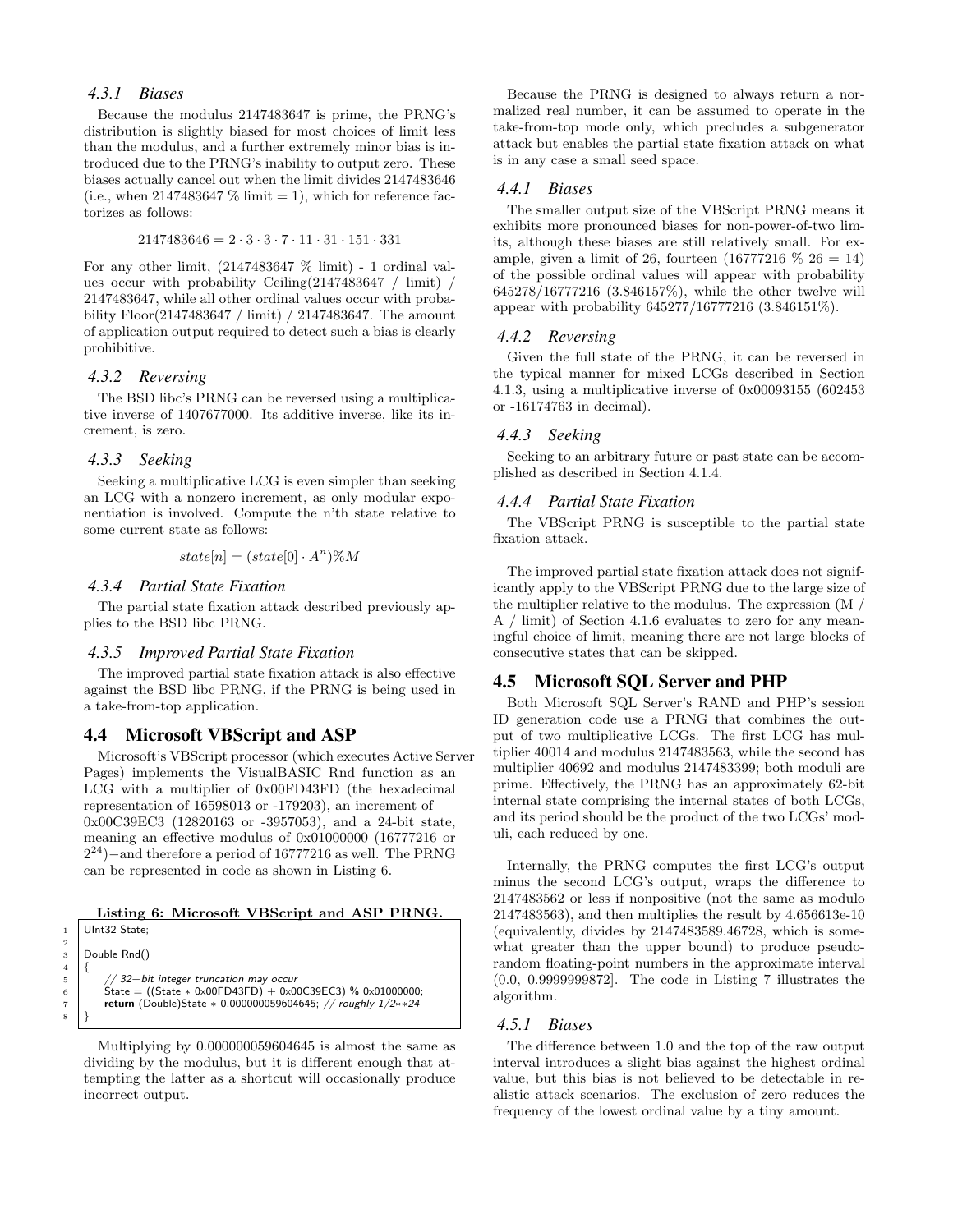```
Listing 7: Microsoft SQL Server and PHP PRNG.
```

```
UInt32 State1, State2;
 2
 3 Double rand()
 \overline{4}5 // avoid 32−bit truncation, as that conflicts with modulus
  6 State1 = ((UInt64)State1 ∗ 40014) % 2147483563;
7 State2 = ((UInt64)State2 ∗ 40692) % 2147483399;
 8
 9 // confine to the interval [1, 2147483562]
10 \left| \begin{array}{c} \text{int32 diff} = (\text{Int32}) \text{State1} - (\text{Int32}) \text{State2}; \\ \text{if } (\text{diff} \leq 0) \text{ differ} + = 2147483562. \end{array} \right|if (diff \leq = 0) diff + = 2147483562;
12
13 return (Double)diff * 4.656613e−10;
14 }
```
#### *4.5.2 Reversing*

If the PRNG's complete state is known, it can be simply reversed by applying the standard technique for reversing a multiplicative LCG to each of the two LCG's separately−that is, multiply the first LCG's state by its multiplicative inverse of 2082061899 (modulo 2147483563) and the second LCG's state by its multiplicative inverse of 1481316021 (modulo 2147483399).

#### *4.5.3 Seeking*

Likewise, the PRNG can be advanced or reversed by an arbitrary number of states using the exponential approach of Section 4.3.3 on each LCG separately.

#### *4.5.4 Partial State Fixation*

We construct a partial state fixation attack for this PRNG by first computing lower and upper bounds on the difference of the two constituent LCG's outputs. Continuing the example of a limit of 26 and a first output ordinal of 19, we obtain the following:

#### Listing 8: Partial State Fixation.

| $_1$   difflo = ((19 $\ast$ 2147483589 $+$ 25) / 26); // $+25$ to round up |
|----------------------------------------------------------------------------|
| 2   diffhi = $((20 * 2147483590 + 25) / 26) - 1;$                          |

Notice that the 2147483589.46728 divisor is rounded down when computing the lower bound and rounded up when computing the upper bound. This is a very slight overcompensation to allow us to retain the convenience of integer arithmetic without a risk of missing a viable candidate seed.

With this range computed, we then brute-force the full state space of the first LCG, but for each possible value we only need to brute-force a range of size (diffhi - difflo  $+$ 1) of the second LCG's state space. The beginning of that range is offset so that the difference of each pair of candidate states falls within [difflo, diffhi], and therefore features a fixed top portion corresponding to the first ordinal of the output. This attack effectively divides the complete state space of the PRNG (approximately  $2^{62}$ ) by the limit, meaning a brute-force search is significantly accelerated but remains relatively computationally expensive.

#### *4.5.5 Improved Partial State Fixation*

Because this PRNG appears to only be consumed in takefrom-top mode, the improved attack described in Section 4.1.6 can always be applied, further dividing the reduced search space by the limit.

```
Listing 9: Google V8 PRNG.
```

```
UInt32 State1, State2;
```
3 Double random()

2

 $\begin{array}{c} 4 \\ 5 \end{array}$ 

7

10 }

```
State1 = (18273 * (State1 & 0 \times FFFF)) + (State1 >> 16);6 State2 = (36969 * (State2 & 0 \times FFFF)) + (State2 >> 16);
```

```
8 // discards the top 14 bits of State1 and of State2<br>9 return ((State1 << 14) + (State2 & 0x3FFFF))
```

```
return ((State1 << 14) + (State2 & 0x3FFFF)) / 4294967296.0;
```
## 4.6 Google V8

The PRNG used in the Math.random() implementation of Google's V8 JavaScript engine (the function random base in v8/trunk/src/v8.cc) is described as "using George Marsaglia's MWC [multiply-with-carry] algorithm". The code in Listing 9 depicts the algorithm. (For reference, we will refer to the integer derived from portions of the two internal states as the composite output.)

This algorithm has some unusual properties which we'll examine here and in the following sections. Perhaps the most useful observation is that the second MWC generator influences the output only rarely. The first MWC generator is used to populate the 18 most significant bits of the 32-bit result, while the second populates the 18 least significant bits, so the two overlap in the middle four bits. Because the two are combined using addition, it's possible for a bit to be carried out of the overlapping four bits (the first state's bits 3..0 plus the second state's bits 17..14), with a probability of approximately 47%. Each bit position the carry must propagate across in order to affect the output ordinal further attenuates the second MWC generator's influence by 50%. So for example, given a limit of 26, the odds of the second MWC generator affecting the output ordinal is 0.07%. We consider the application of this observation in the next section.

Although both states are 32 bits in size and are initialized with 32 bits of external data, both MWC generators use roughly a quarter to a half of the 32-bit number space. Specifically, each generator has a maximum recurring value of (multiplier  $\cdot 2^{16}$  - 1). Initial values higher than the maximum will return to this range after at most two transformations and cannot leave it thereafter.

Both MWC generators contain four cycles: two cycles with a period of one, at zero and at (multiplier  $\cdot 2^{16}$  - 1); and two cycles with period (multiplier  $\cdot 2^{15}$  - 1), one with a lowest value of one and the other with a lowest value of five. These periods do not include the extracyclic values discussed previously. Note that the first MWC generator's higher state with a period of one, 0x4760FFFF, can be reached from two other extracyclic states which are its multiples, 0x8EC1FFFE and 0xD622FFFD. Because the second MWC generator's higher state with a period of one (0x9068FFFF) is greater than half of the 32-bit space, it has no such multiples.

#### *4.6.1 State Reduction*

As mentioned above, the second MWC generator can safely be ignored for more than 99% of all ordinals when bruteforcing the PRNG's internal state. If we substitute zero for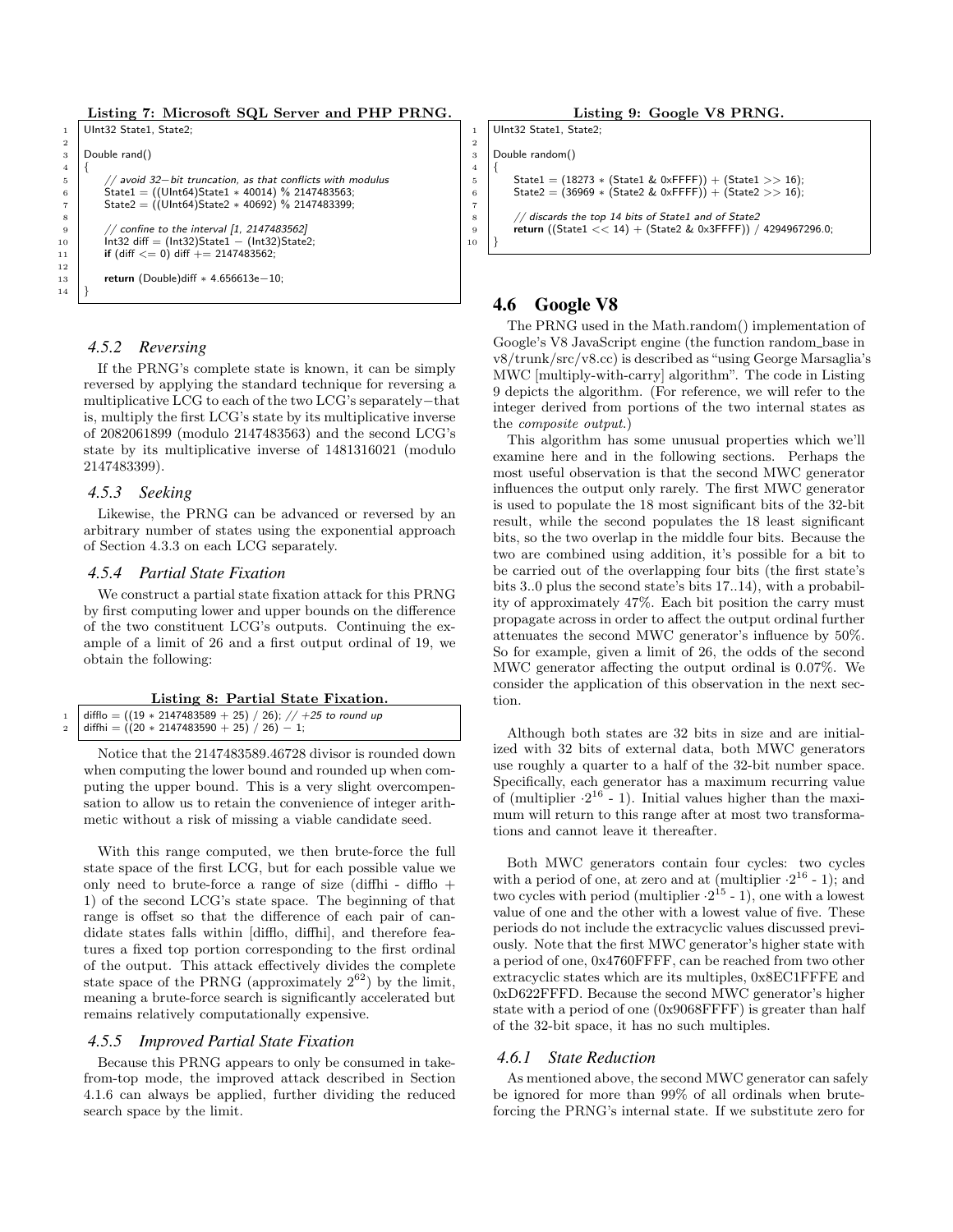the effective portion of the second generator's state, those rare discrepancies will always be one value greater (modulo the limit) than expected; if we substitute the midpoint value 0x20000, the discrepancies could be one value greater or lesser but will occur half as frequently.

In any case, ignoring the second MWC generator shrinks the raw state space we need to brute-force from 64 bits to 32 bits, or from approximately 61 bits to approximately 30 bits when excluding extracyclic values.

#### *4.6.2 Biases*

The most significant bits (positions 17 and 16) of the state portions used to derive the pseudorandom output are slightly biased. Because the highest recurring value is (multiplier  $\cdot 2^{16}$  - 1) for both generators, and in both cases (multiplier  $\%$  4) = 1, bit positions 17 and 16 in these state portions both favor zero with a bias of (1 / multiplier).

#### *4.6.3 Reversing*

The MWC generator can always be reversed, but not necessarily to the correct previous state. Because the generators' states can be initialized to any 32-bit value, the first and even second states may be extracyclic before the generator enters a cycle. Most intracyclic states of either generator can be reached from one, two, or three extracyclic states in addition to its predecessor intracyclic state.

In cases where the goal is to recover the original seed values, reversing may at worst provide a few possible previous states (or fail, if no state could have been transformed into the current state). Practically speaking though, this ambiguity only matters when the generator is initialized to one extracyclic state and transitions to a second before entering a cycle, which means the very first pseudorandom number will be derived from an extracyclic state, and therefore we would need to test all predecessor states when reversing to determine which actually generated the observed output. Forward prediction, and reverse prediction up to the point of initialization, should not be impacted.

Our reversing algorithm for either of the MWC generators can be expressed as shown in Listing 10.

| Listing 10: Reverse Algorithm for MWC. |  |  |
|----------------------------------------|--|--|
|                                        |  |  |

|               | 1   <b>if</b> (State $\leq$ = (Multiplier $*$ 0x10000) - 1)               |
|---------------|---------------------------------------------------------------------------|
| $\frac{1}{2}$ | return ((State % Multiplier) $* 0 \times 10000$ ) + (State / Multiplier); |
|               | 3   else if $(State \leq (Multiplier * 0 \times FFFF) + 0 \times FFFF)$   |
| $4 \mid$      | return ((State – (Multiplier $*$ 0xFFFF)) $*$ 0x10000) + 0xFFFF;          |
|               | $5$   else fail();                                                        |
|               |                                                                           |

The first case reverses one intracyclic state to its preceding intracyclic state, while the second reverses an extracyclic state to another extracyclic state that could have produced it. States not handled by either case cannot be produced from another state and therefore cannot be reversed.

#### *4.6.4 Partial State Fixation*

Like the partial state fixation attack of Section 4.5.4, our attack on the V8 PRNG fixes a portion of the composite output prepared from portions of the two MWC generators' states, which makes it slightly more convoluted than most of the other partial state fixation attacks. Because this composite output is used to produce ordinals in take-from-top fashion, we restrict its possible values to the interval capable of producing the first observed ordinal. This has the effect of dividing the search space for bits 17..0 of the first MWC generator's state by the limit, but we still need to brute-force bits 31..18 of the first state separately. We leave the second MWC generator's state at zero, for the reasons discussed in Section 4.6.1.

Revisiting our preferred example of a string of pseudorandom A-through-Z letters (say "TJJJJINTVJUQLTBM") using straightforward ordinal values, with a first ordinal of 19, we compute a range for the composite output and bruteforce it as shown in Listing 11.



#### *4.6.5 Improved Partial State Fixation*

With some adaptation, we can apply the improved partial state fixation attack to the V8 PRNG. Consider that incrementing the high 16 bits of the first MWC generator's state adds one to the succeeding state (the state used to derive the next output), while incrementing the low 16 bits adds the multiplier to the state. Because the effective portion of the first MWC generator's state covers bits 31..14 of the composite output, incrementing the high 16 bits of the state adds  $0x4000$   $(2^{14})$  to the composite output, while incrementing the low 16 bits adds  $0x11D84000 (18273 \cdot 2^{14})$  to the composite output. Notice that this means adding the multiplier to the high 16 bits also adds  $0x11D84000 (18273 \cdot 2^{14})$  to the composite output. Therefore, if we imagine the set of all candidate states in  $[0, multiplier \cdot 2^{16})$  sorted in ascending order first by the low 16 bits, then by the high 16 bits, we can identify blocks of consecutive states that will all result in the same second ordinal. The size of each block is  $(0x1000000000 / 0x4000 /$  limit), which is essentially the (M / A / limit) expression of Section 4.1.6.

There is one slight complication in skipping these blocks: our algorithm increments the top 18 bits of the state, not the top 16 bits, and this has four times the effect−i.e., it adds  $0x10000$   $(2^{16})$  to the composite output instead of  $0x4000$  $(2^{14})$ . For an example limit of 26, then, instead of encountering blocks of size  $(0x100000000 / 0x4000 / 26) = 10082$ or 10083, we will observe four times as many blocks, each of size 2520 or 2521. If the difference (modulo the limit) of the expected second ordinal minus the next ordinal to be produced from a candidate seed is not 0 or 1, we skip the next (difference - 1) blocks of candidate states. We include the -1 term to skip very conservatively, not wanting to skip into the middle of a block of viable candidate states. Af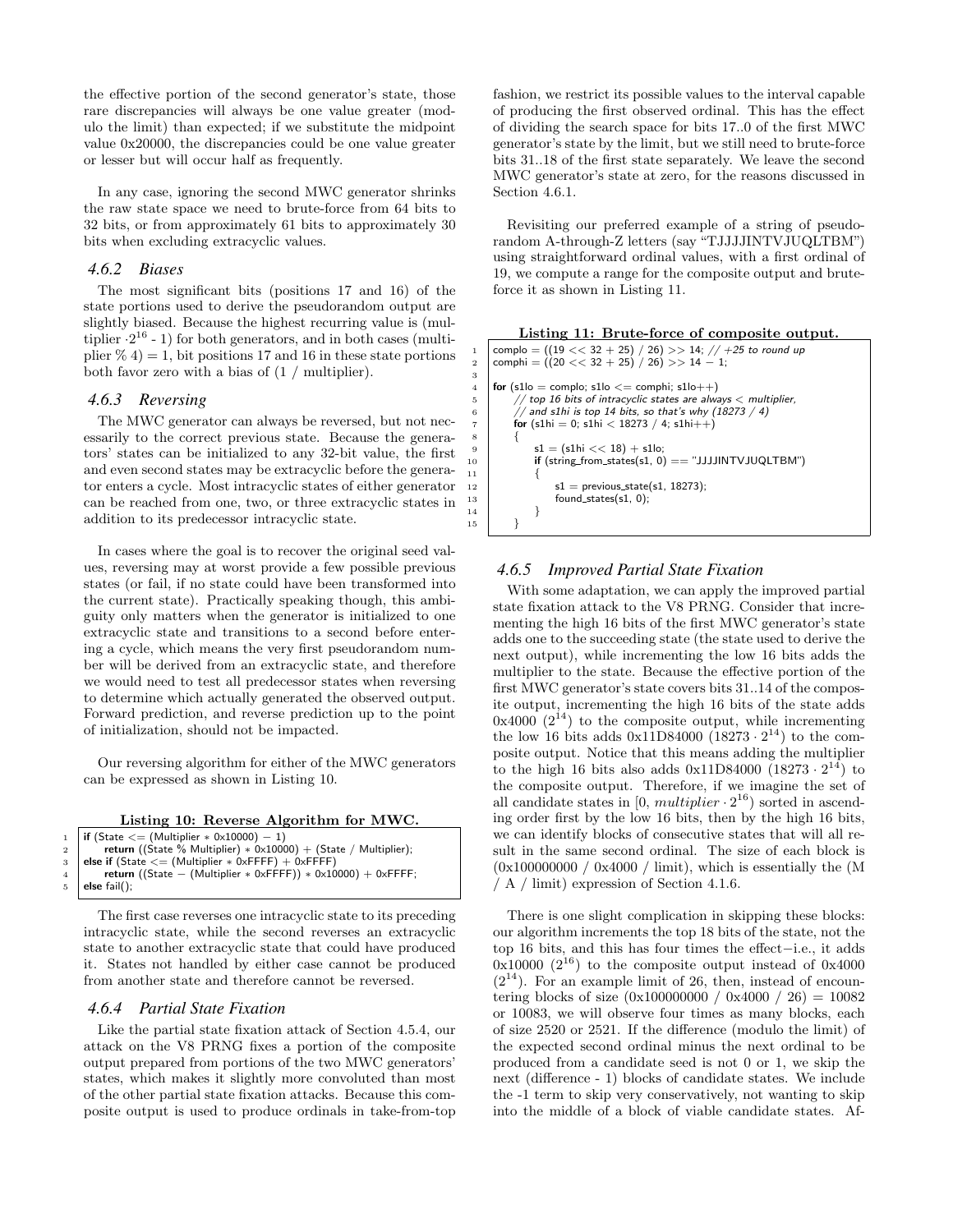ter completing a block of candidate states that will produce the expected ordinal, we can then skip the next (limit - 1) blocks.

## 4.7 Microsoft .NET

The Microsoft .NET Framework's PRNG, implemented in System.Random (see Random.cs in the SSCLI[10]), is copied almost verbatim from the ran3 implementation of Numerical Recipes in C, 2nd Edition[13], except for its choice of modulus (the prime 2147483647 versus ran3's 1000000000) and its offset between indices (31 versus 21), and a couple details of its seeding implementation. It is described as a "subtractive" PRNG, at the heart of which is a 55-integer array accessed cyclically using a pair of indices with a fixed separation of 21 modulo 55 (similar to the "lag" described by Kahaner et al.[4]). When a pseudorandom number is requested, the indices are incremented, the element at the second index is subtracted (modulo 2147483647) from the element at the first index, and the difference is both stored at the first index and returned.

The .NET Framework provides both System.Random.Next() and System.Random.Next(Int32) methods, so it is unclear whether application developers will prefer to use the former in a take-from-bottom or take-from-top approach, or use the latter which is inherently take-from-top in its implementation. We consider both modes in the following sections.

Admittedly, we have no highly effective attacks to present for this PRNG. Since the PRNG's internal state is so large (approximately 1700 bits) compared to the size of its seed (31 bits), even brute-forcing the entire seed space will not reach all possible states. Outputs produced after some use of the PRNG following seeding would not be matched, because both seeding and stepping are necessary to arrive at the state that produced that output. Brute-forcing the 1700-bit state space is clearly impossible.

## *4.7.1 Biases*

The .NET Framework PRNG, like most we reviewed, exhibits very small biases which should not be realistically detectable. Because the PRNG's modulus is prime, there is no limit less than the modulus such that all ordinal values occur with equal probability.

#### *4.7.2 Forward Prediction*

A very important property of the .NET Framework PRNG is that it can be expressed as the following recurrence relation:

$$
x_{i+55} = x_i - x_{i+21}
$$

To avoid confusion,  $x$  refers to the ordinal at the indicated position in the pseudorandom stream, and not to an element of the internal array.

For each pair  $x_i$  and  $x_{i+21}$  we obtain, we can predict the future output  $x_{i+55}$ . If we obtain 55 consecutive outputs, we should be able to predict all future output. This is equally true in the take-from-top and take-from-bottom modes.

Unfortunately, it's not completely true. At least half of all ordinals predicted in this way will differ from the actual ordinal by a fixed constant, and this effect compounds after

the 34th prediction, when inaccurate predictions become the bases for further predictions.

In a take-from-top application, the actual value might be less than the predicted value by one, due to the effects of the hidden "fractional" portion of each element of the internal array−that is, the mantissa of multiplying the element by the limit and dividing by the modulus. If an element with a greater fractional part is subtracted from an element with a lesser fractional part, the actual output value will be lower than expected.

In a take-from-bottom application, the actual value might be greater than the predicted value by (modulus % limit), which signifies that an integer underflow occurred during the subtraction and caused the difference to wrap around the integer ring defined by the modulus. Because the modulus is prime, such errors occur for all choices of limit.

(Note that when we refer to one integer in a ring being "greater" or "less" than another by some amount, we mean that the first integer equals the second integer plus or minus the amount, not that the integer is actually greater or lesser in any absolute, number-line sense.)

#### *4.7.3 Reverse Prediction*

The recurrence relation describing the .NET Framework PRNG can be equivalently expressed as follows:

 $x_{i-55} = x_{i-34} + x_i$ 

This permits us to predict past output ordinals by summing pairs of known values. With 55 consecutive values, we should be able to predict all past output as well, but the same complications arising in forward prediction apply here in reverse. Each actual value of take-from-top-generated output might be greater than the predicted value by one, due to carry from the sum of the two known elements' hidden fractional parts. In a take-from-bottom mode, the actual value might be less than the predicted value by (modulus % limit) if an integer underflow occurred when the actual value was generated. In both cases, the inaccuracies start to compound after 21 predictions.

### *4.7.4 Reversing*

Given the full state of the internal array, the .NET Framework PRNG is easily reversible with complete accuracy by adding the element at the second index to the element at the first index and then decrementing the indices.

## *4.7.5 Seeking*

Although it might not be immediately obvious, it is possible to efficiently seek the PRNG by an arbitrary number of states in either direction. The key is to construct a 55 x 55 matrix that represents the effects of 55 consecutive pseudorandom number generations. Conceptually, the internal state array comprises 55 variables, and each row of the matrix contains the coefficients for a 55-variable equation to compute the value that the corresponding element will take after the transformation represented by the matrix occurs.

To seek by 'n' states, raise this matrix−or its inverse when seeking backward−to the (n / 55)th power, and multiply the matrix by the state vector (the current contents of the in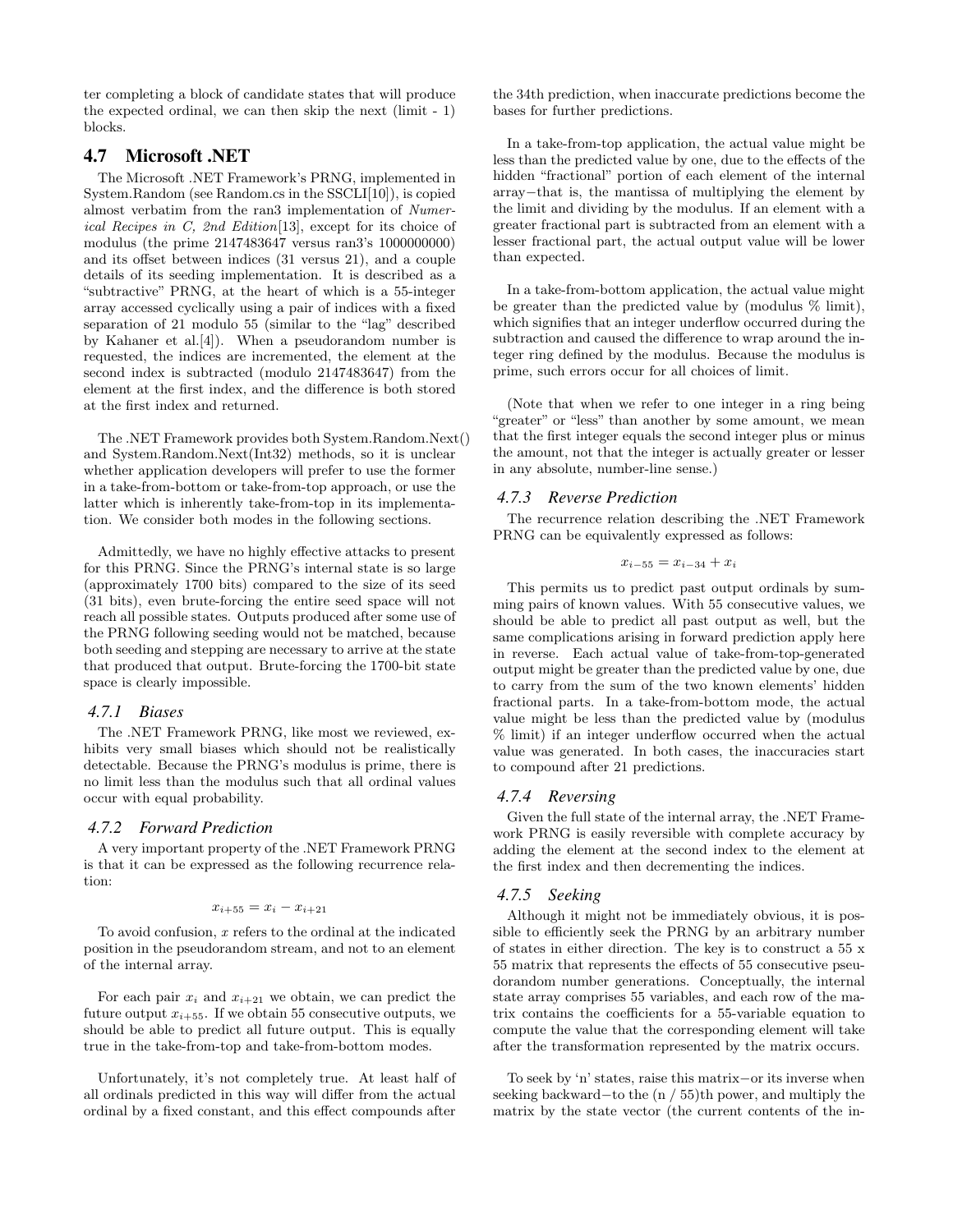ternal array) to perform a "coarse seek" by a multiple of 55 states (Note that the matrix arithmetic must also be modular). For the "fine seek," step forward or backward up to 54 times to reach the desired state.

Because matrix exponentiation is expensive, one suggested optimization involves reducing the number of matrix multiplications at the cost of some amount of overshooting or undershooting.

#### *4.7.6 Seed Computation*

With the complete state of the internal array and the approximate position of that state (i.e., how many pseudorandom numbers have been generated since the PRNG was seeded), it is possible to compute the seed value that was used to initialize the array. First, compute the array for two reference seeds, 161803398 (which becomes zero due to a subtraction from the constant MSEED in the initialization code) and 161803397 (which becomes one) and seek both to the given position. Next, subtract the first array from the second to compute what we'll call the delta vector. The elements of this vector represent the contribution−specific to this position−made by increasing the seed from the first seed to the second.

Now subtract the first array from the array of interest to make the latter relative to the former. We'll now essentially divide each element by the contributions found in the delta vector. Compute the multiplicative inverse of each element of the delta vector (for instance, using the extended Euclidean algorithm), and multiply each element in the nowrelative array of interest by the computed inverse. If the approximate position is sufficiently close, most or all of the products will equal the difference of the seed of interest minus the reference seed. Finally, subtract the first reference seed from the resulting seed, and subtract that difference from 161803398 to arrive at the original seed.

In summary, we compute the following:

Listing 12: Seed Computation.

|              | $1$ Delta Vector = Reference Vector 1 - Reference Vector 0                          |
|--------------|-------------------------------------------------------------------------------------|
| $\mathbf{2}$ | $_3$ SeedVector[i] $= 161803398 -$ (StateVector[i] $-$ ReferenceVector0[i]) $\cdot$ |
|              | $DeltaVector[i]^{-1}$                                                               |

If most or all elements of SeedVector agree, the result is the original seed. (Note that all arithmetic is modulo 2147483647.)

#### *4.7.7 Minor Partial State Recovery*

In Sections 4.7.2 and 4.7.3, we mentioned the difficulty of accurately predicting past and future output because of arithmetic underflow or borrow causing actual output to diverge from our predictions. However, if we can collect hundreds of consecutive ordinals of output, we can compare each actual value to what we would have expected based on the recurrence relation, and the errors might reveal some small amount of information about the PRNG's internal state at the time the output was generated.

We identify chains in the sequence of ordinals where errors do not occur and, based on the length of the chain, infer a distribution for the hidden portion of the corresponding state element. For example, given  $x_i, x_{i+(k \cdot 55)+21}$ , and  $x_{i+(k.55)+55}$  for some choice of i,  $x_i$  is the head of the chain, each  $x_{i+(k\cdot55)+21}$  is a subtrahend, and each  $x_{i+(k\cdot55)+55}$  is a difference. For each difference where no error is observed, it must be the case that no underflow or borrow occurred when subtracting the corresponding internal state elements. If k successive differences fail to exhibit an error, then the head of the chain can be said to have "survived" k subtractions, and therefore it is more likely that the corresponding state (take-from-bottom) or its fractional part (take-fromtop) was large. This information can then be used to refine the distributions of values likely to be taken by the "associated" states at  $(i-55)$ ,  $(i-21)$ ,  $(i+21)$ , and  $(i+55)$ .

As of this writing, we have only tested very basic proofsof-concept of this attack; we have not yet prepared a more formal treatment.

#### 4.8 glibc (type 3)

The GNU C Library default rand() implementation, type 3, is an array-based PRNG with some similarities to the .NET Framework PRNG, but also some crucial differences. It comprises a 31-element array and two indices, with the front index leading the rear by three elements. Each time a pseudorandom number is generated, the element at the rear index is added to the element at the front index, and the sum is both stored at the front index and returned, although the value to be returned−but not the value to be stored−is first divided by a discard divisor of two. The indices are incremented only after the sum is computed and stored.

The discard divisor effectively gives each array element a hidden "fractional" bit which causes significant unpredictability; this bit's contribution is particularly important because the PRNG operates with a modulus of  $2^{32}$ .

The seed computation technique of Section 4.7.6 does not apply to the glibc PRNG because it applies a modulus of 2147483647 during the first phase of seeding and a modulus of  $2^{32}$  otherwise.

#### *4.8.1 Forward Prediction*

The glibc PRNG can be expressed as the following recurrence relation:

$$
x_{i+31} = x_i + x_{i+28}
$$

Where  $x$  represents the ordinal at the stated position in the pseudorandom stream, plus a hidden fractional bit which is not reflected in the output.

For each pair  $x_i$  and  $x_{i+28}$  we obtain, we can predict the future output  $x_{i+31}$ , both in take-from-top and in take-frombottom modes; with 31 consecutive outputs, we can predict all future output. However, all such predictions are subject to errors similar to those described in Section 4.7.2, arising in take-from-bottom mode from arithmetic overflows when the limit is not a power of two, and in both modes due to carry from summing hidden fractional portions. These errors begin compounding after the third prediction.

Carry-based errors manifest as the actual ordinal being greater than the predicted ordinal by one, while arithmetic overflow-based errors appear as the actual ordinal being less than predicted by ((modulus  $/ 2$ ) % limit). Each ordinal generated through a take-from-bottom approach can exhibit neither, either, or both errors. Because (modulus  $/ 2$ ) - 1 =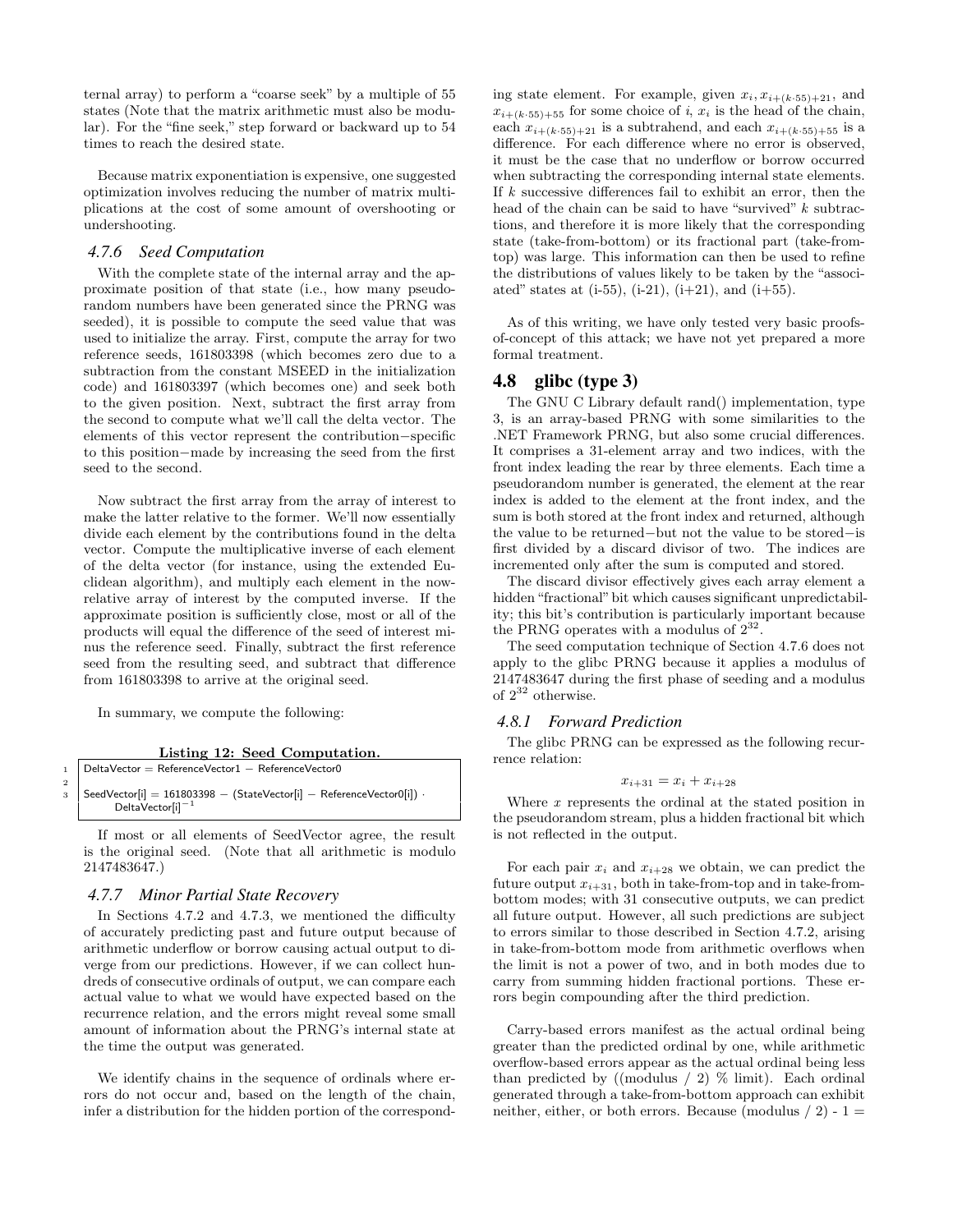2147483647 is prime, no practical choice of limit can result in ((modulus / 2) % limit) = 1, meaning the two types of error cannot interfere destructively. The only choices of limit that yield ((modulus / 2)  $\%$  limit) = (limit - 1) are 3 and 715827883, and therefore the two error types should practically always be distinguishable.

### *4.8.2 Reverse Prediction*

The recurrence relation of the preceding section can equivalently be rendered as:

$$
x_{i-28}=x_{i+3}-x_i
$$

Using this relation, we can predict past ordinals as the differences of pairs of known ordinals, subject to the same errors as described in the previous section, but inverted. These errors start to compound after the 28th prediction.

#### *4.8.3 Reversing*

Given the complete state of its internal array and indices, the glibc PRNG can be easily reversed by decrementing the indices and then subtracting the element at the rear index from the element at the front index.

#### *4.8.4 Seeking*

The glibc PRNG can be advanced or reversed by an arbitrary number of states using the same technique described in Section 4.7.5, except with a 31 x 31 matrix and coarse seeking in multiples of 31 states.

#### *4.8.5 Partial State Recovery*

When the glibc PRNG is used in a take-from-bottom approach, and we have access to scores or hundreds of consecutive ordinals of pseudorandom output, we can deduce the fractional bits' states by detecting the errors they induce. Once we know 31 consecutive fractional bits, we can predict with complete certainty all future values they will take.

For each output ordinal triple  $x_i$ ,  $x_{i+28}$ , and  $x_{i+31}$ , if  $x_{i+31}$ is greater than expected by one after accounting for arithmetic overflow-based error, then the triple exhibits a carrybased error. If we detect a carry-based error, we know that  $x_i$  and  $x_{i+28}$  both have fractional bits of one, and therefore  $x_{i+31}$  has a fractional bit of zero; otherwise, we don't learn anything.

Once we know that an  $x_i$  has a nonzero fractional bit, we can assign the fractional bits of  $x_{i-28}$  and  $x_{i+3}$  based on the presence or absence of a carry-based error at  $x_{i+3}$  (1+1=10) if an error was detected, or  $0+1=01$  if not), and likewise for  $x_{i+28}$  and  $x_{i+31}$  according to the carry-based error at  $x_{i+31}$  (1+1=10 or 1+0=01). Once any pair of  $x_i$ ,  $x_{i+28}$ , and  $x_{i+31}$  is known, the unknown fractional bit can be computed as an XOR of the known fractional bits. By repeatedly applying this algorithm to pseudorandom output, we can eventually determine 31 consecutive fractional bit values, enabling forward and reverse prediction with certainty of fractional bits and the N least-significant bits of ordinals such that  $2^N$  is a factor of the limit.

#### *4.8.6 Position Recovery*

As mentioned in the glibc PRNG source code, the internal state's 31 fractional bits form a linear feedback shift register (LFSR) which exhibits the maximal period of 2147483647

 $(2^{31} - 1)$  assuming that at least one bit is nonzero. With complete knowledge of two LFSR states−for instance, the LFSR state immediately after the PRNG is initialized with a particular seed, and the LFSR state recovered some time later using the algorithm of Section 4.8.5−we can compute the distance modulo 2147483647 between the two corresponding points in the pseudorandom stream. This effectively allows us to quickly compute the position of pseudorandom output relative to a known initial state, provided that the output is long enough to let us recover 31 consecutive fractional bits.

Our implementation for computing position simply advances an LFSR state until it matches one of a sorted list of "waypoint" states, and then it subtracts the number of iterations from the waypoint's position retrieved from a parallel list. The distance between two LFSR states is the difference modulo 2147483647 of their positions identified in this way.

#### *4.8.7 Seed and Position Recovery*

We now describe an attack that allows us to serially bruteforce the position in a pseudorandom stream at which a sample of output occurs and simultaneously learn the seed from which that pseudorandom stream arises. At each candidate position, we must test at most 16 seeds; for each seed, we initialize the glibc PRNG, seek to the candidate position, and compare the PRNG's output to the sample. When the output matches the sample, the tested seed and position can then be used to immediately reconstruct the full internal state of the application's PRNG, which enables forward and reverse prediction with complete accuracy.

However, this attack has two significant drawbacks. One serious limitation is that the attack requires knowledge of 31 consecutive fractional bits, which we term an LFSR state. The partial state recovery attack of Section 4.8.5 can be used to reveal this information, although it tends to require on the order of a hundred consecutive output ordinals, a high but not impossible number. We suspect that attacks capable of operating on discontinuous samples are also possible.

A second drawback is paying for the time-memory tradeoff: we have to precompute a huge amount of data in order to efficiently translate any given LFSR state back into the seed values that could produce it. In our present implementation, this data totals 24 gigabytes, a 16 GB table organizing all of the seeds that produce each of the 2147483648 possible LFSR states (there can be from zero to 16 seeds per LFSR state), and an 8 GB table translating LFSR states to indices into the first table. To conserve space, we let the range in which an index falls denote the number of seeds stored at that index. For example, if an LFSR state maps to an index in the interval [0x22A5B043, 0x6826A3EA], then there are two seeds that produce it, while an index in the interval [0x6826A3EB, 0xADA75392] indicates that three seeds produce the associated LFSR state.

The 24 GB of tables can be precomputed once and used forever after, but their size and the character of their contents make even operating upon them resource-intensive. Specifically, the attack involves repeatedly accessing small pieces of data at unpredictable offsets within the tables, which hobbles the efficacy of caching portions of the table as they are read from disk and causes chaotic disk seeking. For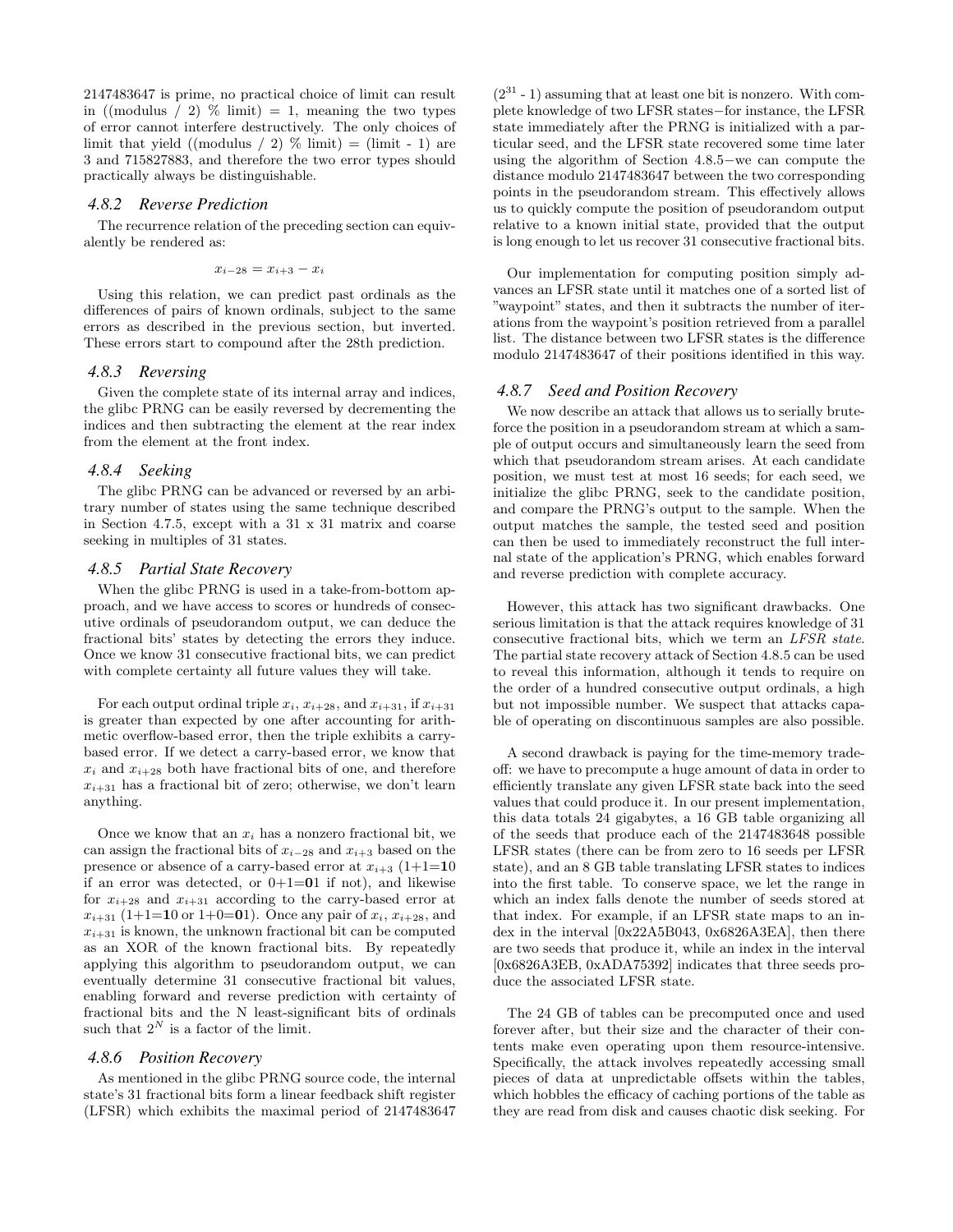Listing 13: Seed and Position Recovery attack.

```
1 | Ifsr = recover_fractional_bits(output, length);
2
 3 \mid for (pos = 0; pos < cutoff; pos ++)
 \begin{array}{c} 4 \\ 5 \end{array}index = LfsrTolndex[lfsr];6 seedcount = index_to_seed_count(index);
 7
 8 for (i = 0; i < seedcount; i++)
 9 {
10 \vert seed = IndexedSeeds[index + i];
11
\begin{array}{c|c} 12 & \text{glibc3\_srand(seed);} \\ 13 & \text{glibc3\_seek(pos);} \end{array}elibc3 seek(pos);
14
15 if (glibc3_rand_output(length) == output)
16 found_seed_and_position(seed, pos);
17 }
18
19 // compute previous fractional bits<br>
20 // reverse: \rho[0] = \rho[31] - \rho[28]20 \binom{1}{21} // reverse: o[0] = o[31] - o[28]<br>21 \left| \text{fsr} \right| < \leq 1:
            lfsr << = 1;\begin{array}{c|c} 22 & \text{if } |c| \end{array} [fsr = ((lfsr >> 31) ^ (lfsr >> 28)) & 1;
23 | Ifsr \&= 0 \times 7FFFFFFF;
24 }
```
performance, we recommend that the tables be consumed on a 64-bit system with enough RAM to keep substantially all of both tables in memory−a non-negligible requirement by today's standards−and that they be read from beginning to end into memory in preparation for the attack.

Assuming that the tables are fully resident in memory, our attack can be expressed as shown in Listing 13.

As suggested by the placeholder "cutoff" above, it is not possible to exhaustively test all possible positions, only some arbitrary reasonable number of them, up to the maximal period of the PRNG. For reference, when the PRNG is seeded with a value of one, we have observed that its period has an upper bound of 0x143E438A0426502B921B3DC0C576769A5 A9A7DE2F5B5995A9439E51775C6E66411F6CDCC903B19 D53897F94B0AC8A684C5C134A1FF2D03E4D7519D49B09 6DA864B16FDE9634A18406373C1801BB754331731C35DE 04C22CC791476F64E24C62CAEF80000000, or approximately  $2.16 \cdot 10^{243}$ .

## 4.9 Perl

Perl's no-argument rand() implementation simply invokes the underlying platform's rand() and divides it by the platform's output modulus  $(RAND\_MAX + 1)$  to produce a normalized pseudorandom number in the interval [0.0, 1.0). If an argument is supplied to rand(), the normalized pseudorandom number is multiplied by that argument. In either case, the Perl PRNG amounts to a take-from-top approach to generating pseudorandom output, using a platform-provided PRNG which is otherwise, presumably, typically operated in a take-from-bottom capacity.

We did not examine any of the other PRNGs offered by Perl.

# 5. CONCLUSIONS

We have presented analyses of a number of mainstream PRNGs and demonstrated a variety of what we believe to be

novel attacks to facilitate recovery of a PRNG's state and/or seed based on an application's pseudorandom output. We also offer various techniques−some old, some new−for efficiently transforming a PRNG's internal state. Updates to this work will be featured on www.cylance.com, and it is our hope that this work will inspire improvements and contributions from other researchers. Most of all, we hope that the insecurity of non-cryptographic PRNGs will become common knowledge for all developers.

## 6. ACKNOWLEDGMENTS

The authors would like to thank Shelly Siebert for her many improvements to the article, Matt Wolff for providing valuable feedback, and Glenn Chisholm for suggesting and prototyping GPU-based parallelization.

## 7. REFERENCES

- [1] G. Argyros and A. Kiayias. PRNG: Pwning Random Number Generators. https://media.blackhat.com/bh-us-12/Briefings/ Argyros/BH\_US\_12\_Argyros\_PRNG\_WP.pdf, Black Hat USA 2012.
- [2] C. Meyer et al. Randomly Failed! The State of Randomness in Current Java Implementations. http://www.rsaconference.com/writable/ presentations/file\_upload/cryp-w25.pdf, RSA Conference USA 2013.
- [3] J. D. Cook. Beautiful Testing. O'Reilly, 2010. Chapter 10: How to Test a Random Number Generator.
- [4] D. Kahaner et al. Numerical Methods and Software. Prentice Hall, 1989. Chapter 10: Simulation and Random Numbers.
- [5] I. Goldberg and D. Wagner. Randomness and the Netscape Browser. Dr. Dobb's Journal, January 1996.
- [6] S. Kamkar. phpwn. http://samy.pl/phpwn/, 2009.
- [7] D. E. Knuth. The Art of Computer Programming, volume Volume 2: Seminumerical Algorithms. Addison-Wesley, 1981.
- [8] L. Dorrendorf et al. Cryptanalysis of the Random Number Generator of the Windows Operating System. http://eprint.iacr.org/2007/419.pdf, November 2007.
- [9] P. L'Ecuyer. Random numbers for simulations. Communications of the ACM, 33(10), October 1990. http://www.iro.umontreal.ca/~lecuyer/myftp/ papers/cacm90.pdf.
- [10] Microsoft Corporation. Shared Source Common Language Infrastructure 2.0 Release. http://www.microsoft.com/en-us/download/ details.aspx?id=4917, 2006.
- [11] MITRE Corporation. CWE-330: Use of insufficiently random values. http://cwe.mitre.org/data/definitions/330.html, 2008.
- [12] Software in the Public Interest, Inc. SSLkeys. http://wiki.debian.org/SSLkeys, 2011.
- [13] W. Press et al. Numerical Recipes in C: The Art of Scientific Computing. Cambridge University Press, 2nd edition, October 1992. pp. 283.
- [14] Wikipedia. RANDU. https://en.wikipedia.org/wiki/RANDU, 2013.